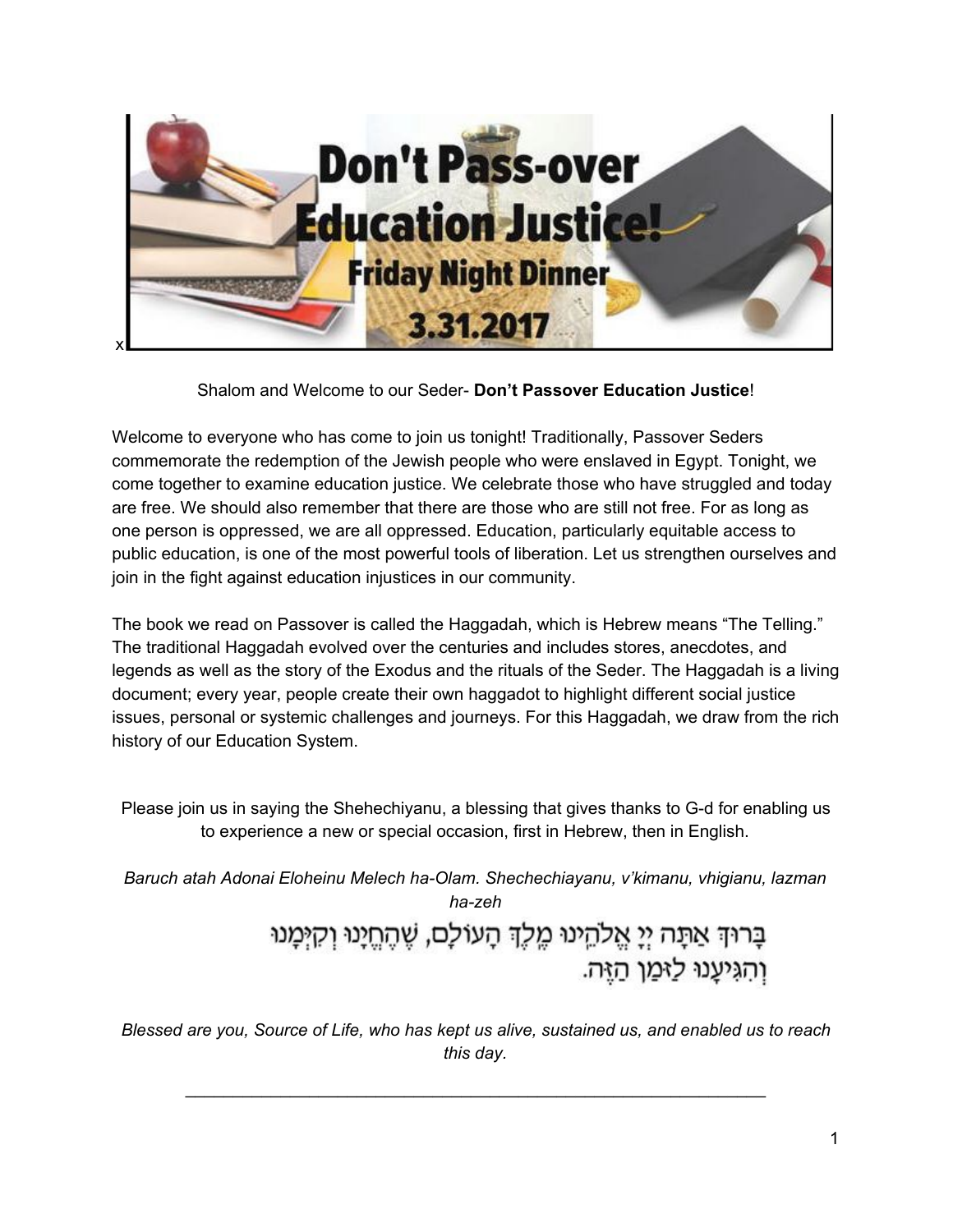# **Appetizer: Maggid- The Story**

*The Torah commands us to "tell the story." The* Maggid *section of the seder–recounting the story of the Exodus and various interpretations–is very complex, yet vital to the purpose and meaning of the seder. The story of Passover, and the change from slavery to freedom is told.*

*"Our stories are stories of people with a great deal of tenacity and courage, people who have been resisting for centuries. IF we do not resist, we will not survive. In native culture we think ahead to the seventh generation. However, we know that the ability of the seventh generation to sustain itself will be dependent on our ability to resist now."*

> *-Winona LaDuke (an environmentalist, land tribal rights activist, and daughter of a Chippewa man and a Jewish woman)*

As we begin to dive into Education Justice, it is important that we also tell our own stories. To start off the meal, we are going to reflect on our personal educational experiences. Take a look at the photographs in front of you. Which photos speak to you? Pick 2-3 that represent things that you valued in your educational experience and/or what could have been improved. Once you are ready, please share with your table why you chose these particular photos.

## **Entree: The Seder Plate**

\_\_\_\_\_\_\_\_\_\_\_\_\_\_\_\_\_\_\_\_\_\_\_\_\_\_\_\_\_\_\_\_\_\_\_\_\_\_\_\_\_\_\_\_\_\_\_\_\_\_\_\_\_\_\_\_\_\_\_\_\_

The Passover Seder plate is a special plate containing symbolic foods eaten or displayed at the Passover Seder. Between five and seven items arranged on the plate has special significance to the retelling of the story of passover the exodus from Egypt, which is the focus of this ritual meal. The plate has…

> Karpas, a fresh vegetable Betzah, an egg Charoset, a mixture of wine, nuts, and fruit Z'roah, a roasted shank bone Maror and Hazeret, the bitter herbs Tapuz, an orange

Rather than symbolizing the story of Passover, the Seder plate on our tables tonight symbolizes different topics in Edjewcation Justice. We have included facts and quotes from various news sources about each of these topics, as well as discussion questions to guide your conversation. Begin with whichever "item" speaks to you and get through as few or many texts and questions as you would like. They are meant to facilitate conversations about education justice, not constrain them.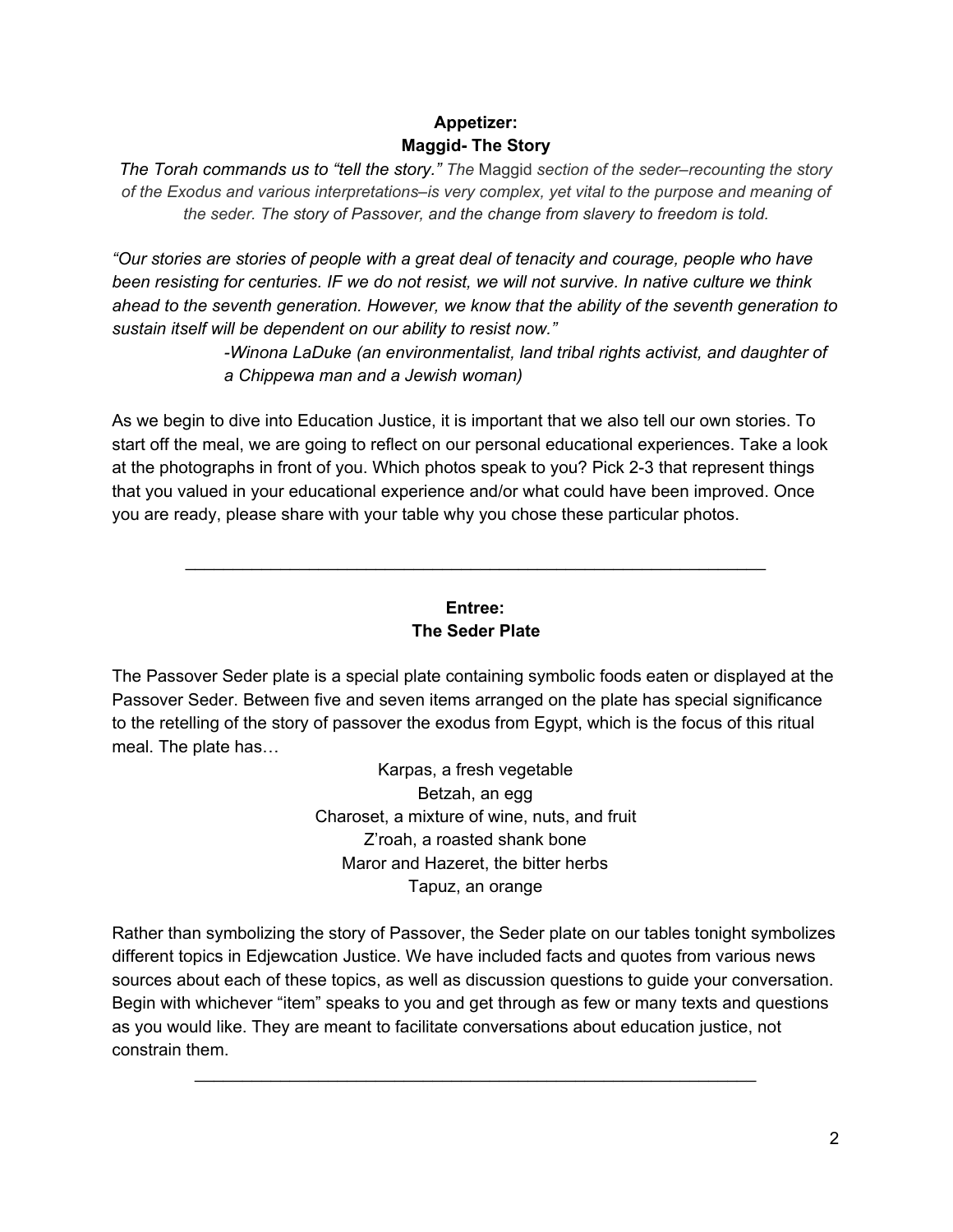## **Karpas-Green Vegetables**

Karpas -- a vegetable other than bitter herbs -- is dipped into salt water at the beginning of the *Seder. The dipping of a simple vegetable into salt water, and the resulting dripping of water off of said vegetables visually represents tears and is a symbolic reminder of the pain felt by the Hebrew slaves in Egypt. It also symbolizes the springtime, the green of hope and renewal, because Passover is celebrated in the spring.*

Instead of dipping Karpas into the symbolic tears of our ancestors, tonight we dip them into the symbolic contaminated water of many schools across the USA.

"[Pennsylvania]'s abysmal letter grade resulted from the findings that it has no regulations on water safety in schools. No testing is required for school drinking water, and there are no limits on the allowable lead levels. The state also has no plan to remove lead infrastructure. Philadelphia has adopted regular testing and lowered its own allowable threshold of 10 parts per billion, which officials say is based on EPA [Environmental Protection Agency] guidelines, but does not plan to remove lead infrastructure in its buildings. Instead, the District is installing three filtered water fountains, known as hydration stations, in every school." 1

Discussion Questions-

- 1. What connections do you see between these two metaphors?
- 2. Are there other components of social justice that resonate with the metaphor of the karpas?
- 3. Where in federal, state, and local government should public health concerns, such as clean water, fall?
- 4. In different religions, cultures and communities, how has water served both as a metaphor for hope and renewal and for destruction?

Please join in saying the blessing and then dipping the karpas into the salt water twice before eating.

> *Baruch Atah Adonai Eloheinu Melech ha-Olam borei p'ri ha-adamah.* ָבָּרוּך<mark>ְ אַתָּה יי אֱלֹהֵינוּ מֶלֶךְ הָעוֹלָם, בּוֹרֵא פְּרִי הָאֲדָמָה</mark> *Praised are you, Spirit of Life, Who creates the fruit of the earth.*

<sup>1</sup> *Pa. has done nothing about lead levels in schools, report says.* By Greg Windle. The Notebook. 2/28/2017.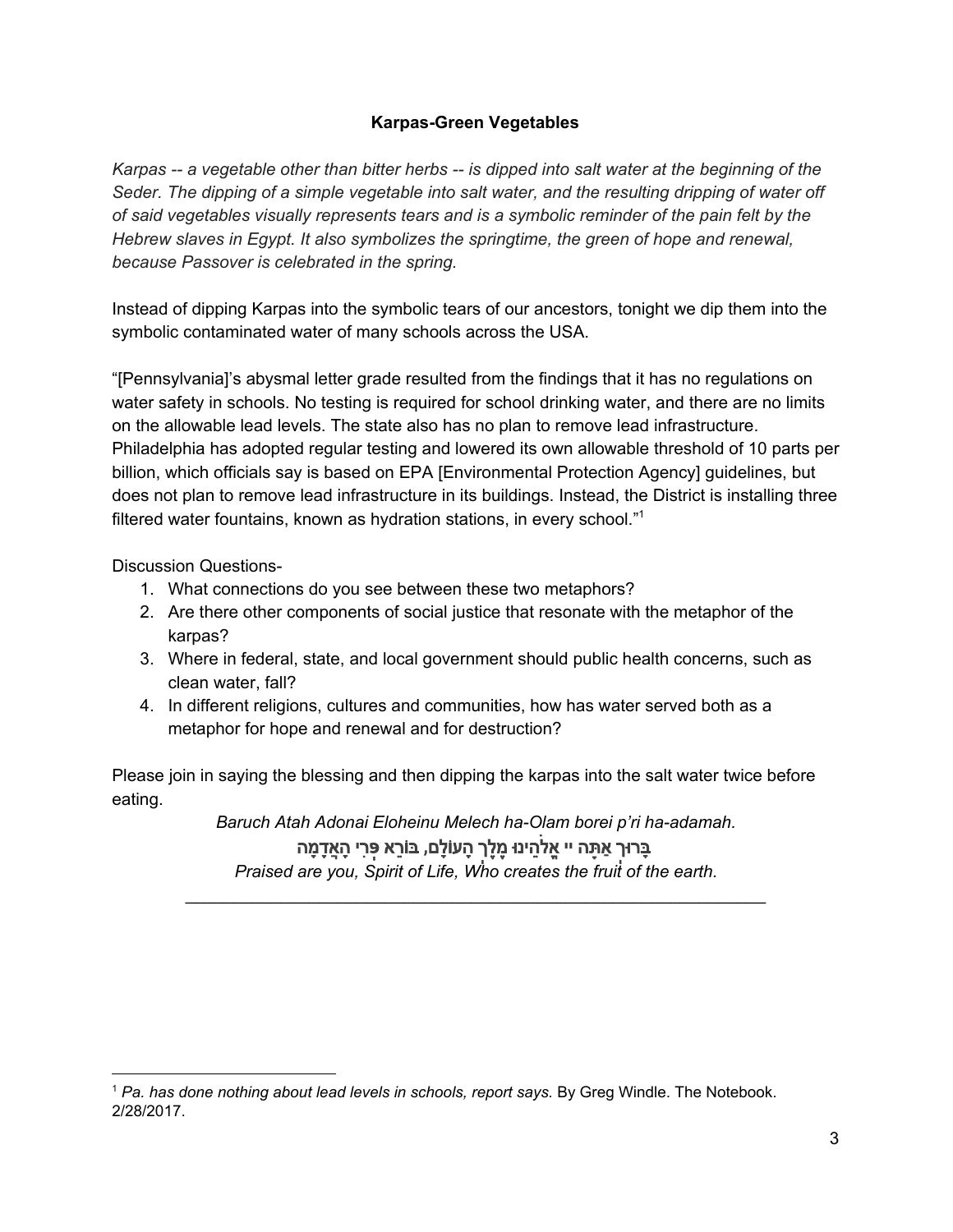#### **Betzah- Egg**

*On each of the three harvest festivals—Passover, Sukkot, and Shavuot—there was a commandment to* go to Jerusalem and celebrate in the Temple. There was a special mitzvah to bring a a festival offering to *be enjoyed during the holiday. A roasted hard-boiled egg on the Seder plate symbolizes the korban chagigah (festival sacrifice) that was offered the night before Passover in the Temple in Jerusalem and* roasted and eaten as part of the meal at the seder. The roundness of the egg also symbolizes the cycle of life, the continuous flow between life to death to rebirth, and the springtime renewal of Passover. The egg *reminds us of the harvest festivals and the circularity of our calendars.*

From time to sacrifice or renewal, the egg symbolizes many themes of Passover. Here, we utilize it to discuss the broadening of the School District of Philadelphia (SDP) calendar to include more holidays of religious minorities.

"The Philadelphia School District will officially recognize two Islamic holidays. Mayor Jim Kenney, Councilman Curtis Jones, Jr., and Superintendent Dr. William Hite announced Tuesday [May 31, 2016] they will add the holidays Eid al-Fitr, celebrated after the month-long observance of Ramadan, and Eid al-Adha, celebrated at the conclusion of the annual Hajj pilgrimage, to the school district's official holiday calendar."<sup>2</sup>

Eid al-Fitr celebrates the end of the 30 days of fasting during the Islamic month of Ramadan. Eid al-Adha honors Abraham's willingness to sacrifice Isaac and the sacrifice of a sheep/goat/ram in his place. During the holiday, families split the meat into three, saving ⅓ for themselves, ⅓ for extended family, and ⅓ to be given to those in need. This holiday falls after the Hajj, the annual pilgrimage to Mecca.

Discussion Questions-

- 1. What connections do you see between these different interpretations of the egg's symbolism? Which interpretation resonates the most with you?
- 2. To what extent should religious holidays be included in the public school calendar? How does this promote or detract from religious freedom?
- 3. How might the contrasting themes of renewal and sacrifice be present in your life?

<sup>2</sup> *Philly School District Adds 2 More Muslim Holidays to Calendar*. By David Chang. NBC Philadelphia. 5/31/2016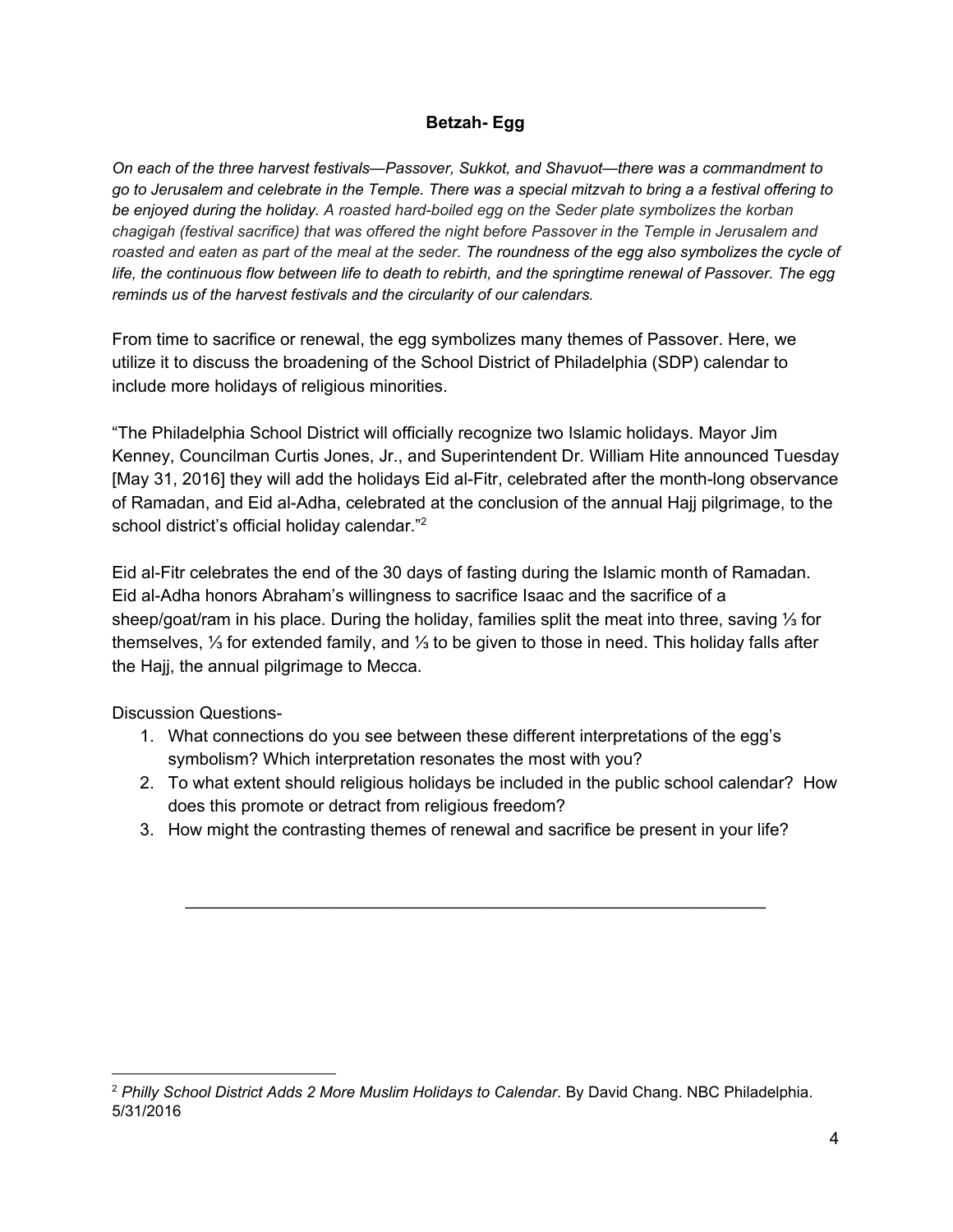#### **Charoset- Mixture of wine, nuts, and fruit**

*Charoset represents the mortar which the Jewish people used in doing Pharaoh's labor. It is a paste similar to clay reminiscent of the clay the Jewish people used while enslaved in Egypt. Jewish families and communities have different charoset recipes, influenced by local ingredients and culinary traditions. While Ashkenazi Jews traditionally use an apple-cinnamon-walnut- based mixture, Sephardi Jews traditionally use a dates-figs-raisin base for their charoset. The* Abayudaya community in Uganda *uses groundnuts (peanuts) and bananas in their charoset. In Moroccan Jewish families, charoset is often 3 served rolled in small balls.*

Almost thirty schools in the SDP have closed since 2011, due to budget cuts and shrinking enrollment. The majority of schools that closed were located in low-income neighborhoods, sending students to communities outside of their own. These closings have disproportionately affected traditional neighborhood schools that served communities of color. Tonight, the charoset symbolizes the brick and mortar of all the schools that have closed and the new question of how to utilize these empty spaces.

"A vacant school is more than a silent, empty building. It's a public promise waiting to be renewed. Since closing 27 schools in 2013, Philly is ripe with these promises. As the city works to sell off these closed schools, there is a mix of optimism and nerves. For some, the future looks promising in terms of reuse: South Philly's Bok could be reborn as a creative hub. University of the Sciences plans to turn West Philly's Alexander Wilson into student housing. Several others could become schools again."<sup>4</sup>

Discussion Questions-

- 1. What are the impacts of school closings on a community?
- 2. How should empty school buildings be used? What shouldn't these spaces be used for? Who should be responsible in determining their use?
- 3. Are there benefits of selling empty school buildings? If selling empty schools serves as income for local government, how should we take that into consideration when thinking about school closings? When empty school buildings are sold, who benefits?
- 4. Are there other topics that resonate with the metaphor of Charoset?

### **Z'roah- Roasted Shank Bone**

\_\_\_\_\_\_\_\_\_\_\_\_\_\_\_\_\_\_\_\_\_\_\_\_\_\_\_\_\_\_\_\_\_\_\_\_\_\_\_\_\_\_\_\_\_\_\_\_\_\_\_\_\_\_\_\_\_\_\_

*This symbolizes the korban Pesach (Pesach sacrifice), a lamb that was offered in the Temple in Jerusalem, then roasted and eaten as part of the meal on Seder night. Each year at Passover, the Israelites would gather at the Temple to commemorate the Exodus from slavery. The Pesach sacrifice* was a reminder that G-d passed over the houses of our ancestors in Egypt. Since the destruction of the *Temple, the z'roah serves as a visual reminder of the Pesach sacrifice.*

<sup>3</sup> http://www.myjewishlearning.com/jewish-and/7-charoset-recipes-to-give-passover-an-international-flair/

<sup>4</sup> *Reimagining Vacant Schools as Vibrant Community Spaces.* By Ashley Hahn. Plan Philly. 12/9/2014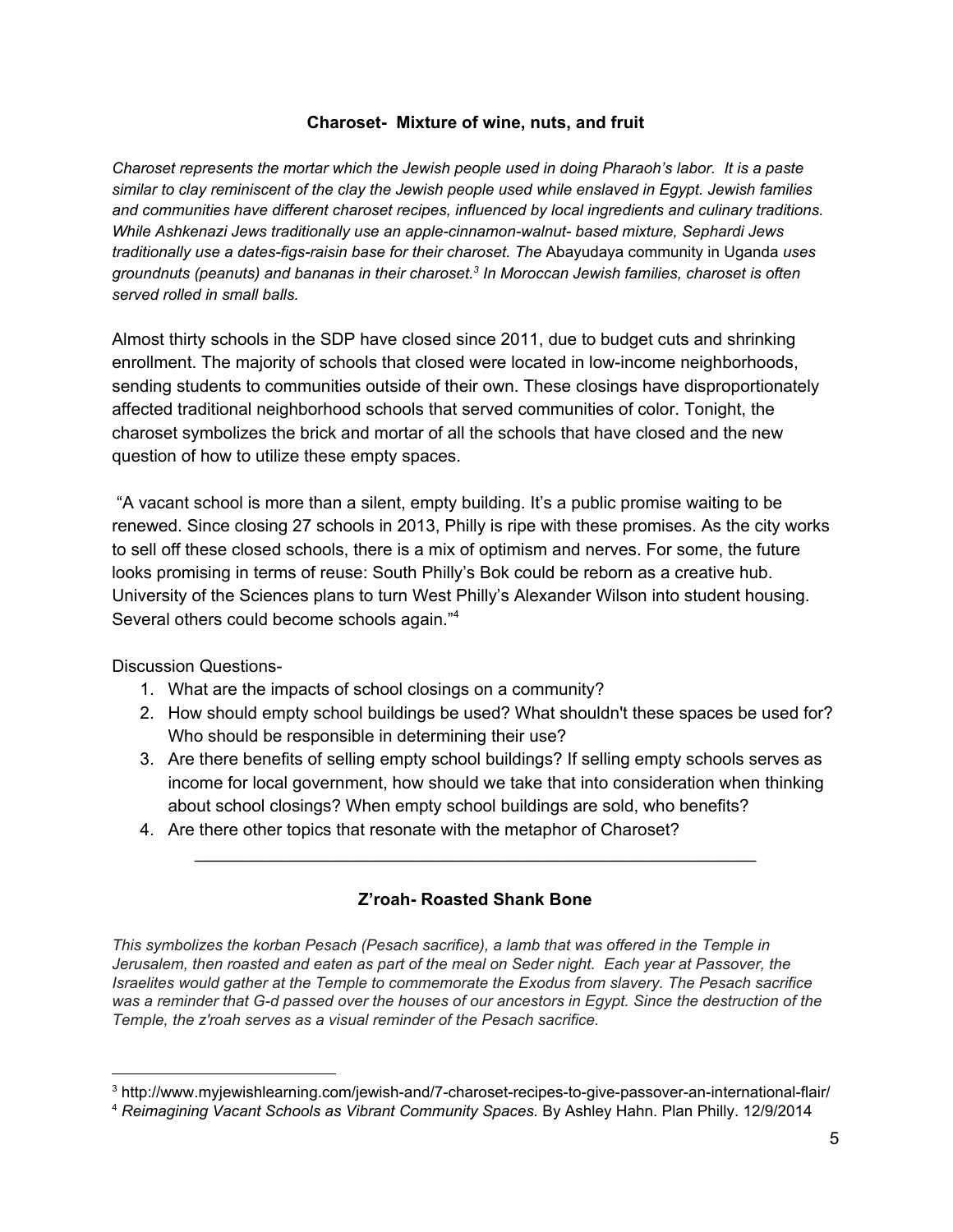"For vegetarians, who may object to using a lamb bone on the seder plate (as a remembrance of the *paschal sacrifice): it is halakhically [legally] acceptable to use a beet as a replacement."The beet used* today in veggie seders is actually meant to replace the z'roah due to its blood-red color, which also *reminds us of the Paschal sacrifice.*

The shankbone/beet normally symbolizes the sacrifice that was made to allow for the passing over of the first-born son. Tonight, it represents the students who are passed over by the current educational system. The first quote is from a teacher in the DC Public School System. The second is an article from the NY Times about school choice.

"Having worked within a school-choice model of magnet schools and magnet programs, I can tell you there is no choice for students without advocates. For those in foster care, or for those whose parents are addicted, deceased, imprisoned, time-poor, have special needs themselves, are nonnative English speakers, or are uninformed and disconnected, there are sometimes no choices but to attend whatever school will take their children." 5

"The next results came a few months later, in February, when researchers published a major study of Louisiana's voucher program. Students in the program were predominantly black and from low-income families, and they came from public schools that had received poor ratings from the state department of education, based on test scores. For private schools receiving more applicants than they could enroll, the law required that they admit students via lottery, which allowed the researchers to compare lottery winners with those who stayed in public school.

The new evidence on vouchers does not seem to have deterred the Trump administration, which has proposed a new \$20 billion voucher program. Secretary DeVos's enthusiasm for vouchers, which have been the primary focus of her philanthropic spending and advocacy, appears to be undiminished." 6

Discussion Questions-

- 1. What are ways in which we can better inform and include families about choices in education, so that they are not passed over?
- 2. How much choice did you have in your own educational experience?
- 3. What did you or your parents sacrifice with the choices that they were or were not able to make in regard to your education?
- 4. Vouchers draw students from public to private schools. What are the benefits and drawbacks of this system?

<sup>5</sup> *Teacher: What school 'choice' looks like from my classroom* by Valerie Strauss. The Washington Post. 3/7/2017

<sup>6</sup> *Dismal Voucher Results Surprise Researchers as DeVos Era Begins.* By Kevin Carey. NY Times. 2/23/2017.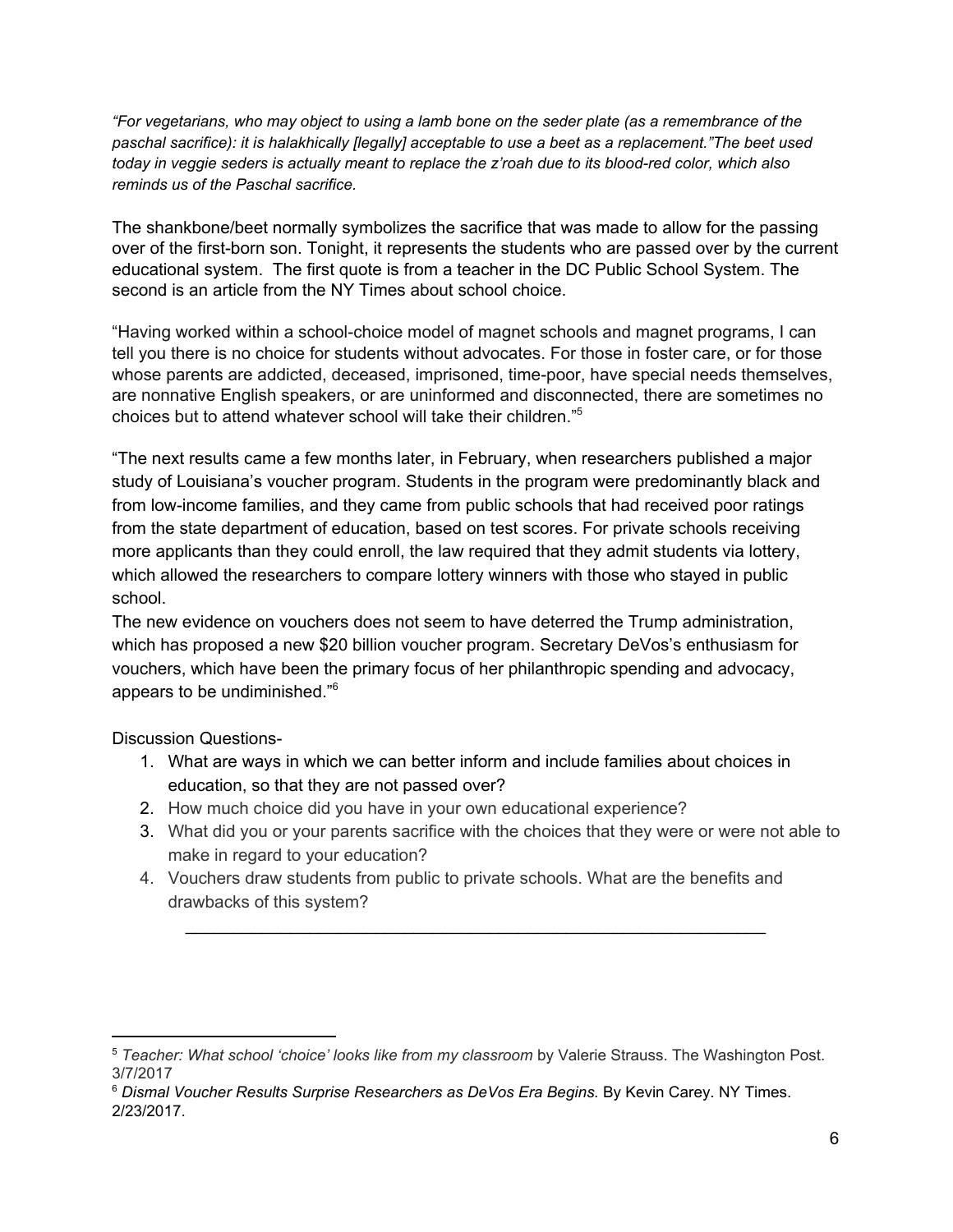## **Maror- Bitter herbs**

Maror in Hebrew means "bitter". It is a reminder of how bitter the Egyptians made the lives of slaves. It *helps us to imagine ourselves in the place of those who suffer, those who are poor* and hungry, and those who are sick and alone. The maror helps us to care about other people whose *situations may be different than our own.*

Although not every Philadelphian attends public school in the city, public education affects the entire population. It is our duty to imagine ourselves in the place of students, no matter when or where we might have graduated from high school.

In the school district of Philadelphia:

-65% earn a High School diploma -32% will go to college, 10% will earn a 4 year degree -65% of jobs require a degree<sup>7</sup>

Discussion Questions-

- 1. What connections do you see between the metaphor of the bitter herbs and these statistics?
- 2. Are there other topics that resonate with the metaphor of the bitter herbs?
- 3. As Philadelphians, these statistics directly affect our community, and cause suffering for us all. What are the ways in which this suffering affect our city?
- 4. How do you sustain yourself and the people you love through bitter times?

### Please join in saying the blessing as a table and then eating the maror.

*Baruch Atah Adonai Eloheinu Melech ha'olam, asher kidshanu bimitzvotav vitzivanu al achilat*

*maror.*

# ָבָרוּךְ אַתָּה יי אֱלֹהֵינוּ מֶלֶךְ הָעוֹלָם, אֲשֶׁר קִדְשָׁנוּ בְּמִצְוֹתָיו וְצִוָּנוּ עַל אֲכִילַת מָרוֹר

*We praise G-d who hallows our lives with commandments, and enjoins us to eat the bitter herb.* \_\_\_\_\_\_\_\_\_\_\_\_\_\_\_\_\_\_\_\_\_\_\_\_\_\_\_\_\_\_\_\_\_\_\_\_\_\_\_\_\_\_\_\_\_\_\_\_\_\_\_\_\_\_\_\_\_\_\_\_\_

<sup>7</sup> *Changing Philadelphia's education system all starts with us.* By Stacy Holland. 2/11/2016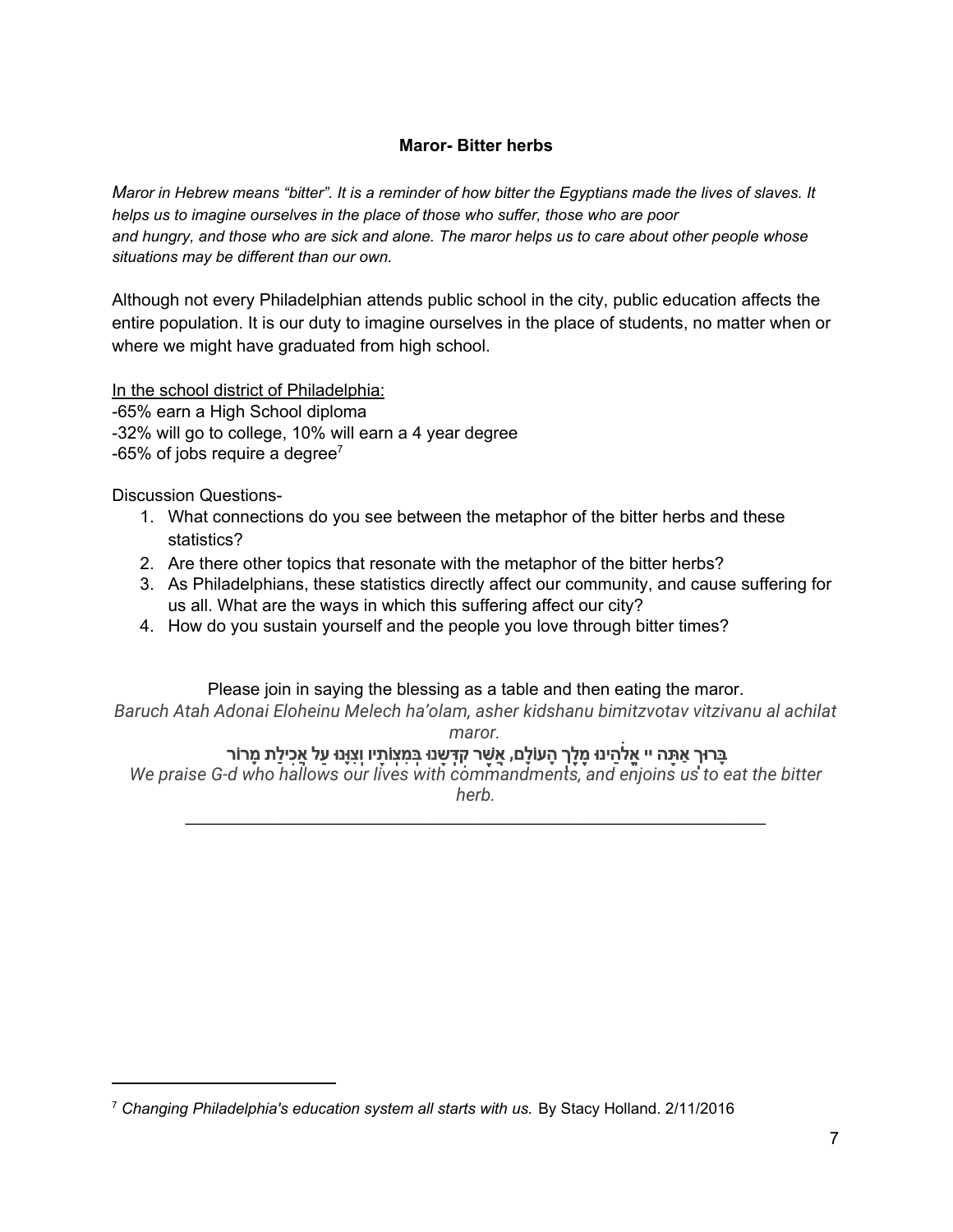## **Tapuz- Orange**

*Orange, which represents our commitment to inclusivity of women, LGBTQ folk, and other marginalized communities. Susannah Heschel, Jewish feminist scholar and daughter of Rabbi Abraham Joshua Heschel, began the practice in the 1980's to symbolize the fruitfulness for the Jewish community as a whole once we embrace gay and lesbian Jews as a critical part of our community. However, there will be a few seeds, like homophobia, that the Jewish community* must spit out in order to achieve this goal. This new symbol expresses our yearning to be free in *ways which may be more relevant to us now in the 21st century.*

Just as we have broadened our definition of what is traditional on a Seder plate, the Jewish community has more broadly embraced a wider variety of identities. In this vein, we must also expand our view of the traditional educational system and embrace innovation.

Building 21 is a non-selective district high school. At Building 21, the high school experience focuses on "learner as designer," where students create their own self-paced learning pathways and choose from a variety of instructional opportunities, including blended learning, problem-based learning and experiential learning.

YouthBuild Philadelphia Charter School gives young adults a second chance to earn a high school diploma, gain hands-on work experience, and transform their lives.

Discussion Question-

- 1. What connections do you see between these two metaphors?
- 2. Are there other topics that resonate with the metaphor of the orange?
- 3. To what extent should our educational system reflect the current times? How can we best shift education into the now?

\_\_\_\_\_\_\_\_\_\_\_\_\_\_\_\_\_\_\_\_\_\_\_\_\_\_\_\_\_\_\_\_\_\_\_\_\_\_\_\_\_\_\_\_\_\_\_\_\_\_\_\_\_\_\_\_\_\_\_\_\_

4. What new ways of doing education would you like to see more embraced?

*"In retelling this story from generation to generation, we are reminded of our ongoing responsibility to fight against all forms of suffering and discrimination…we reaffirm the ties that bind us all…these bonds are the source of inextinguishable courage and strength, and provide hope that we can repair this world"*

*-President Barack Obama on the importance of the Passover Seder*